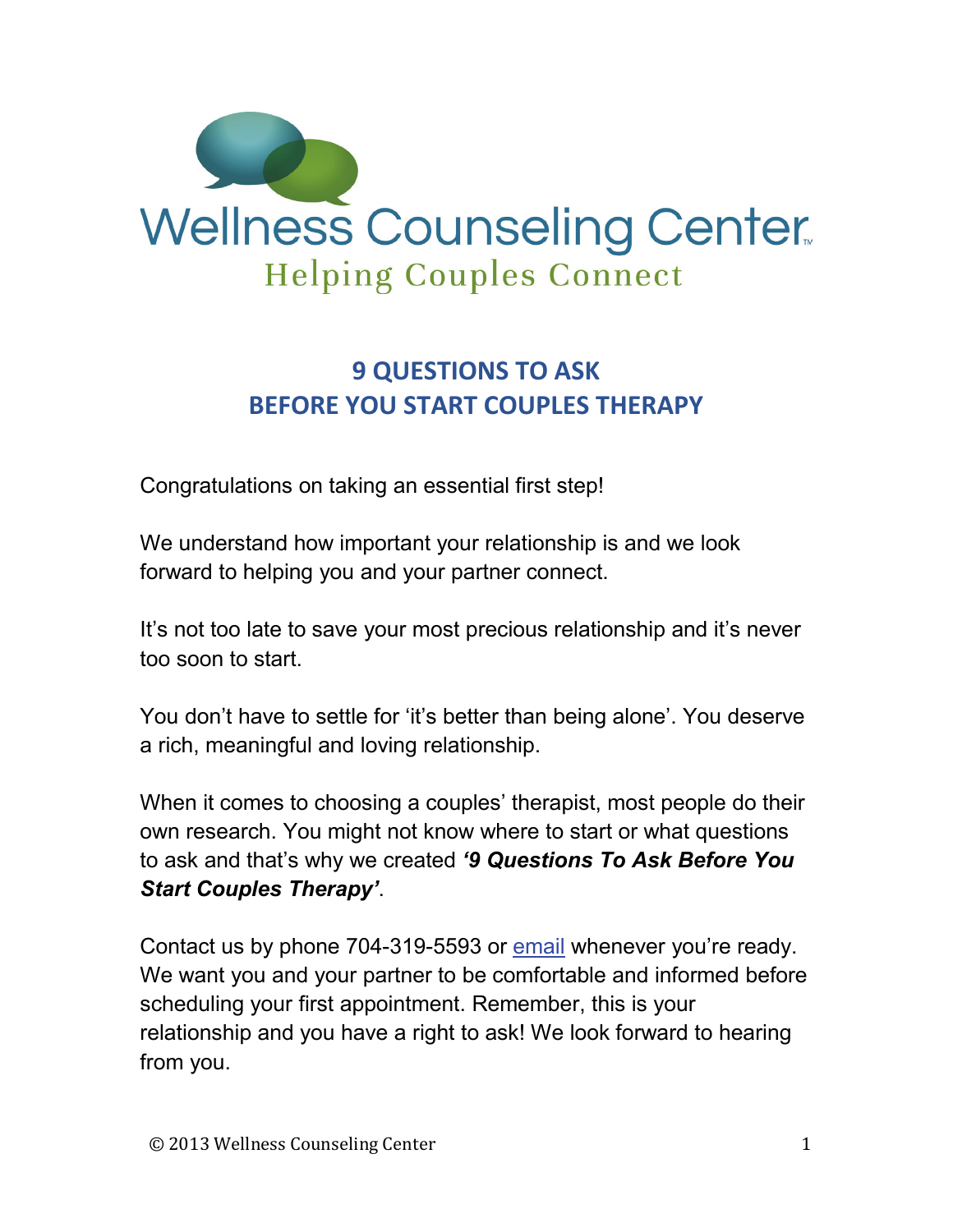|                                                        | Office Location: <u>Communication</u> Contract Contract Contract Contract Contract Contract Contract Contract Contract Contract Contract Contract Contract Contract Contract Contract Contract Contract Contract Contract Contract |  |
|--------------------------------------------------------|------------------------------------------------------------------------------------------------------------------------------------------------------------------------------------------------------------------------------------|--|
|                                                        |                                                                                                                                                                                                                                    |  |
|                                                        | and I are interested in couples therapy. Can                                                                                                                                                                                       |  |
|                                                        |                                                                                                                                                                                                                                    |  |
|                                                        | you tell me a little about yourself and your credentials?                                                                                                                                                                          |  |
| _ Licensed Marriage & Family Therapist (LMFT)          |                                                                                                                                                                                                                                    |  |
| Licensed Professional Therapist (LPC)                  |                                                                                                                                                                                                                                    |  |
| Psychologist<br>Licensed Clinical Social Worker (LCSW) |                                                                                                                                                                                                                                    |  |

### **2) What's your specialty – and what percentage of your practice is devoted to working with couples?**

\_\_\_\_\_\_\_\_\_\_\_\_\_\_\_\_\_\_\_\_\_\_\_\_\_\_\_\_\_\_\_\_\_\_\_\_\_\_\_\_\_\_\_\_\_\_\_\_\_\_\_\_\_\_\_\_\_\_\_\_\_\_\_\_\_\_\_\_\_\_ \_\_\_\_\_\_\_\_\_\_\_\_\_\_\_\_\_\_\_\_\_\_\_\_\_\_\_\_\_\_\_\_\_\_\_\_\_\_\_\_\_\_\_\_\_\_\_\_\_\_\_\_\_\_\_\_\_\_\_\_\_\_\_\_\_\_\_\_\_\_ \_\_\_\_\_\_\_\_\_\_\_\_\_\_\_\_\_\_\_\_\_\_\_\_\_\_\_\_\_\_\_\_\_\_\_\_\_\_\_\_\_\_\_\_\_\_\_\_\_\_\_\_\_\_\_\_\_\_\_\_\_\_\_\_\_\_\_\_\_\_

**NOTE: Most therapists are generalists while others specialize. Couples therapy is considered a specialty and at Wellness all of our therapists have advanced training in the field. We devote 100% of our time to working with couples and their families. Please let us know if your partner refuses to join you. We might be able to help you with that.**

## **3) What method do you use for couples therapy?**

**NOTE: The method we use at Wellness is the only one that shows evidence of positive therapy outcome and stable results. It is recognized and approved by the APA (American Psychological Association).**

\_\_\_\_\_\_\_\_\_\_\_\_\_\_\_\_\_\_\_\_\_\_\_\_\_\_\_\_\_\_\_\_\_\_\_\_\_\_\_\_\_\_\_\_\_\_\_\_\_\_\_\_\_\_\_\_\_\_\_\_\_\_\_\_\_\_\_\_\_\_ \_\_\_\_\_\_\_\_\_\_\_\_\_\_\_\_\_\_\_\_\_\_\_\_\_\_\_\_\_\_\_\_\_\_\_\_\_\_\_\_\_\_\_\_\_\_\_\_\_\_\_\_\_\_\_\_\_\_\_\_\_\_\_\_\_\_\_\_\_\_ \_\_\_\_\_\_\_\_\_\_\_\_\_\_\_\_\_\_\_\_\_\_\_\_\_\_\_\_\_\_\_\_\_\_\_\_\_\_\_\_\_\_\_\_\_\_\_\_\_\_\_\_\_\_\_\_\_\_\_\_\_\_\_\_\_\_\_\_\_\_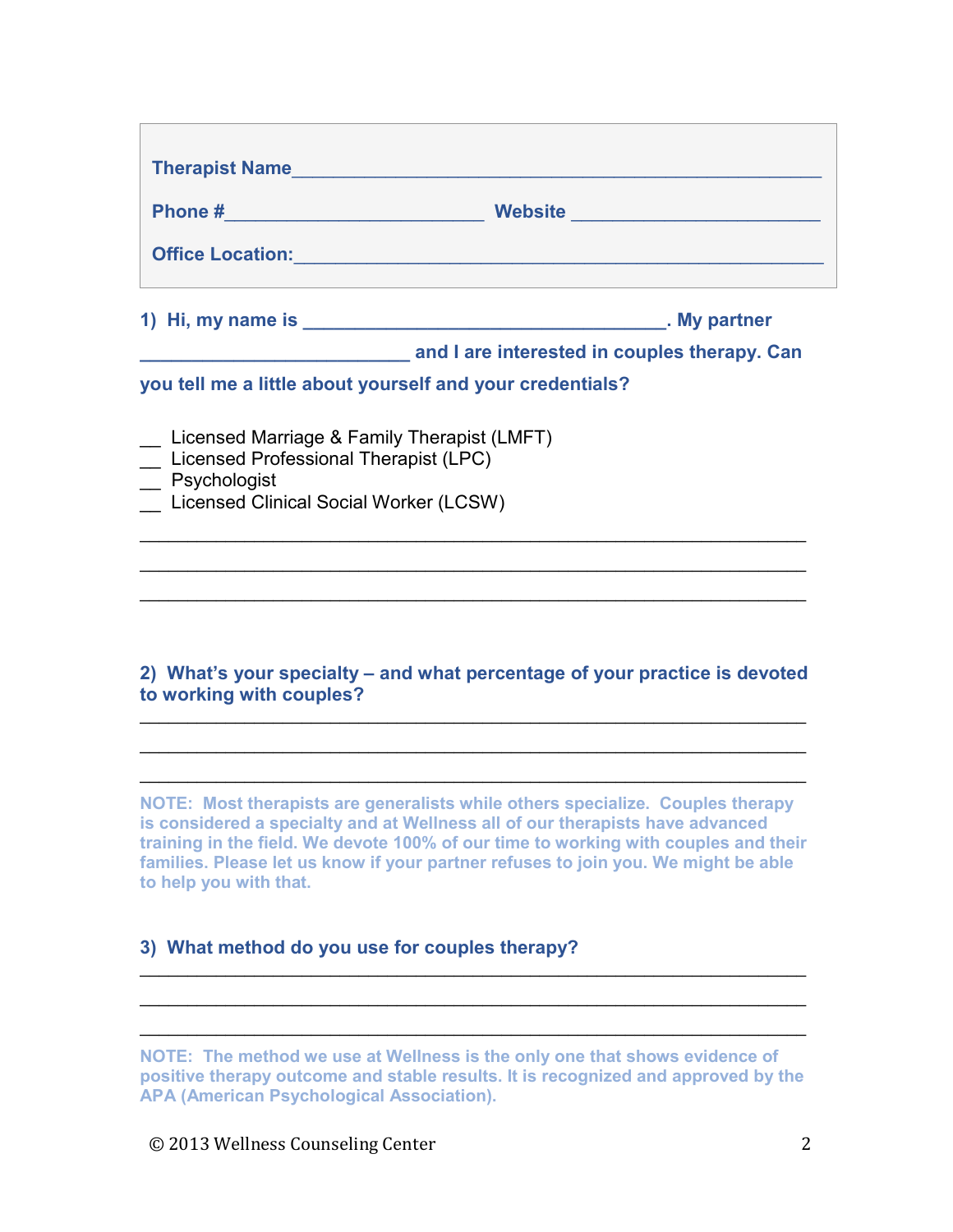#### **4) What's your protocol?**

**NOTE: Couples therapy is more structured than individual work. An experienced couples therapist will tell you about their protocol and how they intend to work with you and your partner.**

\_\_\_\_\_\_\_\_\_\_\_\_\_\_\_\_\_\_\_\_\_\_\_\_\_\_\_\_\_\_\_\_\_\_\_\_\_\_\_\_\_\_\_\_\_\_\_\_\_\_\_\_\_\_\_\_\_\_\_\_\_\_\_\_\_\_\_\_\_\_ \_\_\_\_\_\_\_\_\_\_\_\_\_\_\_\_\_\_\_\_\_\_\_\_\_\_\_\_\_\_\_\_\_\_\_\_\_\_\_\_\_\_\_\_\_\_\_\_\_\_\_\_\_\_\_\_\_\_\_\_\_\_\_\_\_\_\_\_\_\_ \_\_\_\_\_\_\_\_\_\_\_\_\_\_\_\_\_\_\_\_\_\_\_\_\_\_\_\_\_\_\_\_\_\_\_\_\_\_\_\_\_\_\_\_\_\_\_\_\_\_\_\_\_\_\_\_\_\_\_\_\_\_\_\_\_\_\_\_\_\_ \_\_\_\_\_\_\_\_\_\_\_\_\_\_\_\_\_\_\_\_\_\_\_\_\_\_\_\_\_\_\_\_\_\_\_\_\_\_\_\_\_\_\_\_\_\_\_\_\_\_\_\_\_\_\_\_\_\_\_\_\_\_\_\_\_\_\_\_\_\_

#### **5) How often do you see couples in your practice?**

- \_\_ Daily
- \_\_ Weekly
- \_\_ Occasionally
- We only see couples.

#### **6) How long are the sessions?**

**NOTE: Couples sessions are extended and usually last 80-90 minutes.**

#### **7) How often will you need to see us?**

**NOTE: At first we like to see you weekly. We want our couples to get momentum and a running start. After that, we can taper off and don't need to see you as often.**

\_\_\_\_\_\_\_\_\_\_\_\_\_\_\_\_\_\_\_\_\_\_\_\_\_\_\_\_\_\_\_\_\_\_\_\_\_\_\_\_\_\_\_\_\_\_\_\_\_\_\_\_\_\_\_\_\_\_\_\_\_\_\_\_\_\_\_\_\_\_ \_\_\_\_\_\_\_\_\_\_\_\_\_\_\_\_\_\_\_\_\_\_\_\_\_\_\_\_\_\_\_\_\_\_\_\_\_\_\_\_\_\_\_\_\_\_\_\_\_\_\_\_\_\_\_\_\_\_\_\_\_\_\_\_\_\_\_\_\_\_ \_\_\_\_\_\_\_\_\_\_\_\_\_\_\_\_\_\_\_\_\_\_\_\_\_\_\_\_\_\_\_\_\_\_\_\_\_\_\_\_\_\_\_\_\_\_\_\_\_\_\_\_\_\_\_\_\_\_\_\_\_\_\_\_\_\_\_\_\_\_

\_\_\_\_\_\_\_\_\_\_\_\_\_\_\_\_\_\_\_\_\_\_\_\_\_\_\_\_\_\_\_\_\_\_\_\_\_\_\_\_\_\_\_\_\_\_\_\_\_\_\_\_\_\_\_\_\_\_\_\_\_\_\_\_\_\_\_\_\_\_ \_\_\_\_\_\_\_\_\_\_\_\_\_\_\_\_\_\_\_\_\_\_\_\_\_\_\_\_\_\_\_\_\_\_\_\_\_\_\_\_\_\_\_\_\_\_\_\_\_\_\_\_\_\_\_\_\_\_\_\_\_\_\_\_\_\_\_\_\_\_ \_\_\_\_\_\_\_\_\_\_\_\_\_\_\_\_\_\_\_\_\_\_\_\_\_\_\_\_\_\_\_\_\_\_\_\_\_\_\_\_\_\_\_\_\_\_\_\_\_\_\_\_\_\_\_\_\_\_\_\_\_\_\_\_\_\_\_\_\_\_

#### **8) How many sessions should we expect to attend and what's the timeline?** \_\_\_\_\_\_\_\_\_\_\_\_\_\_\_\_\_\_\_\_\_\_\_\_\_\_\_\_\_\_\_\_\_\_\_\_\_\_\_\_\_\_\_\_\_\_\_\_\_\_\_\_\_\_\_\_\_\_\_\_\_\_\_\_\_\_\_\_\_\_

\_\_\_\_\_\_\_\_\_\_\_\_\_\_\_\_\_\_\_\_\_\_\_\_\_\_\_\_\_\_\_\_\_\_\_\_\_\_\_\_\_\_\_\_\_\_\_\_\_\_\_\_\_\_\_\_\_\_\_\_\_\_\_\_\_\_\_\_\_\_ \_\_\_\_\_\_\_\_\_\_\_\_\_\_\_\_\_\_\_\_\_\_\_\_\_\_\_\_\_\_\_\_\_\_\_\_\_\_\_\_\_\_\_\_\_\_\_\_\_\_\_\_\_\_\_\_\_\_\_\_\_\_\_\_\_\_\_\_\_\_

**NOTE: This is a difficult question to answer because every situation is unique but at Wellness we typically see clients for 4-20 sessions.**